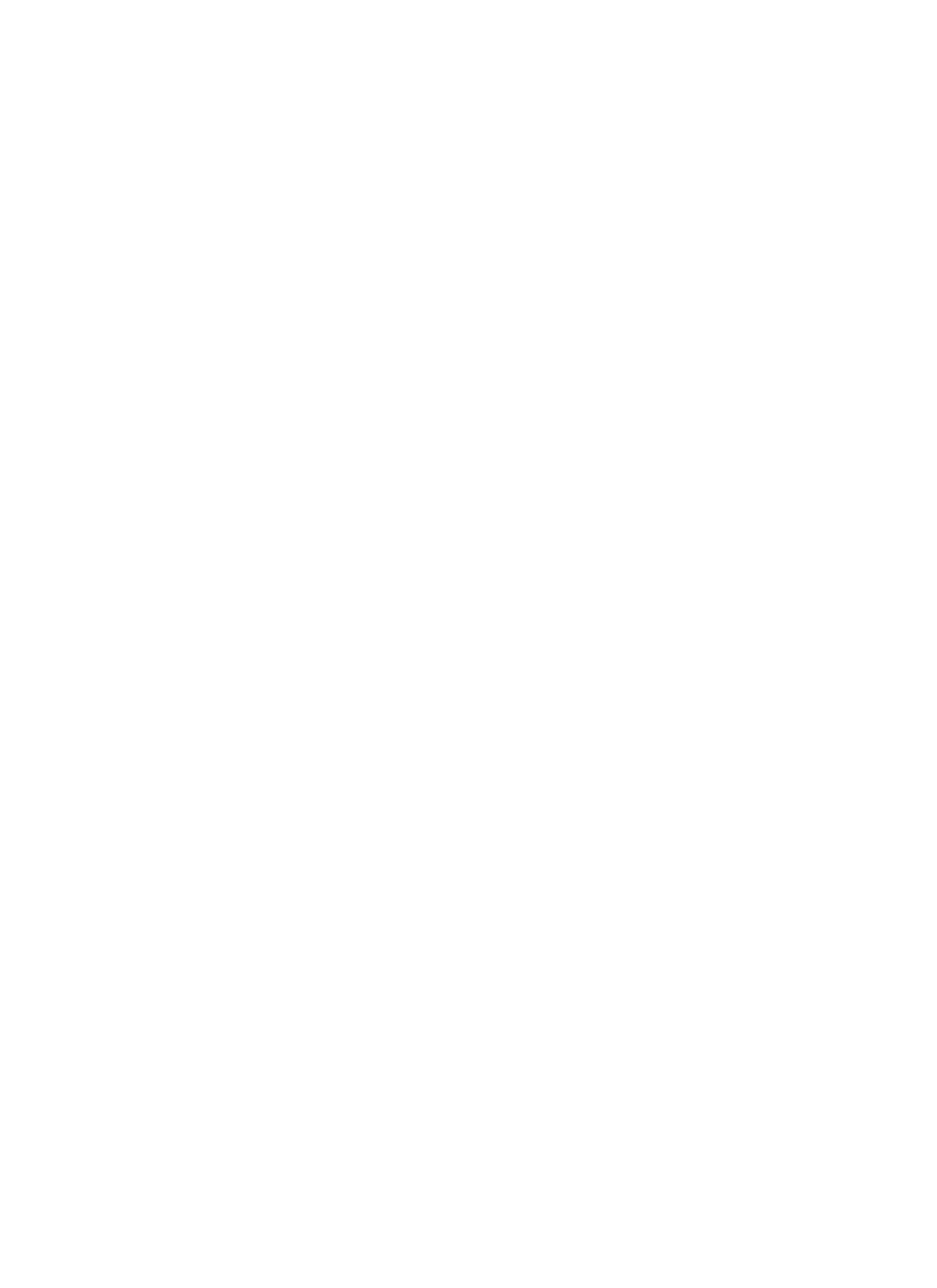#### **1. Introduction**

In this paper, the overlapping between English for Specific Purposes (ESP) or English for Academic Purposes (EAP) courses at university level and their connection with the syllabuses and reading lists of simultaneously-run content subjects is revisited.

ESP can be divided into EAP and EOP (English for Occupational Purposes). Moreover, the main branch of EAP is EST (English for Science and Technology) –the oldest branch of ESP. EAP is concerned with those communication skills in English which are required for study purposes in formal education systems (Jordan, 1997). Then, ESAP (English for Specific Academic Purposes) refers to the language and associated skills that students need to undertake in higher education through the medium of English. Most ESAP courses are "a mixture of direct teaching, managing pair and group work, and assisting students to learn by means of a variety of resources" (Jordan 1997, p. 122).

ESP/EAP courses have been organized in Western Europe –at different rates in different countries– for the last 50 years approximately. On the other hand, content-based instruction (CBi) in English is a relatively younger experience, at least in the most southern parts of Europe. ESP is one of the applications of CBi, which focuses on the teaching of academic English through content knowledge. language learning and content of subject matter can be brought together because a foreign language is most successfully acquired when learners are engaged in its meaningful and purposeful use. The integration of language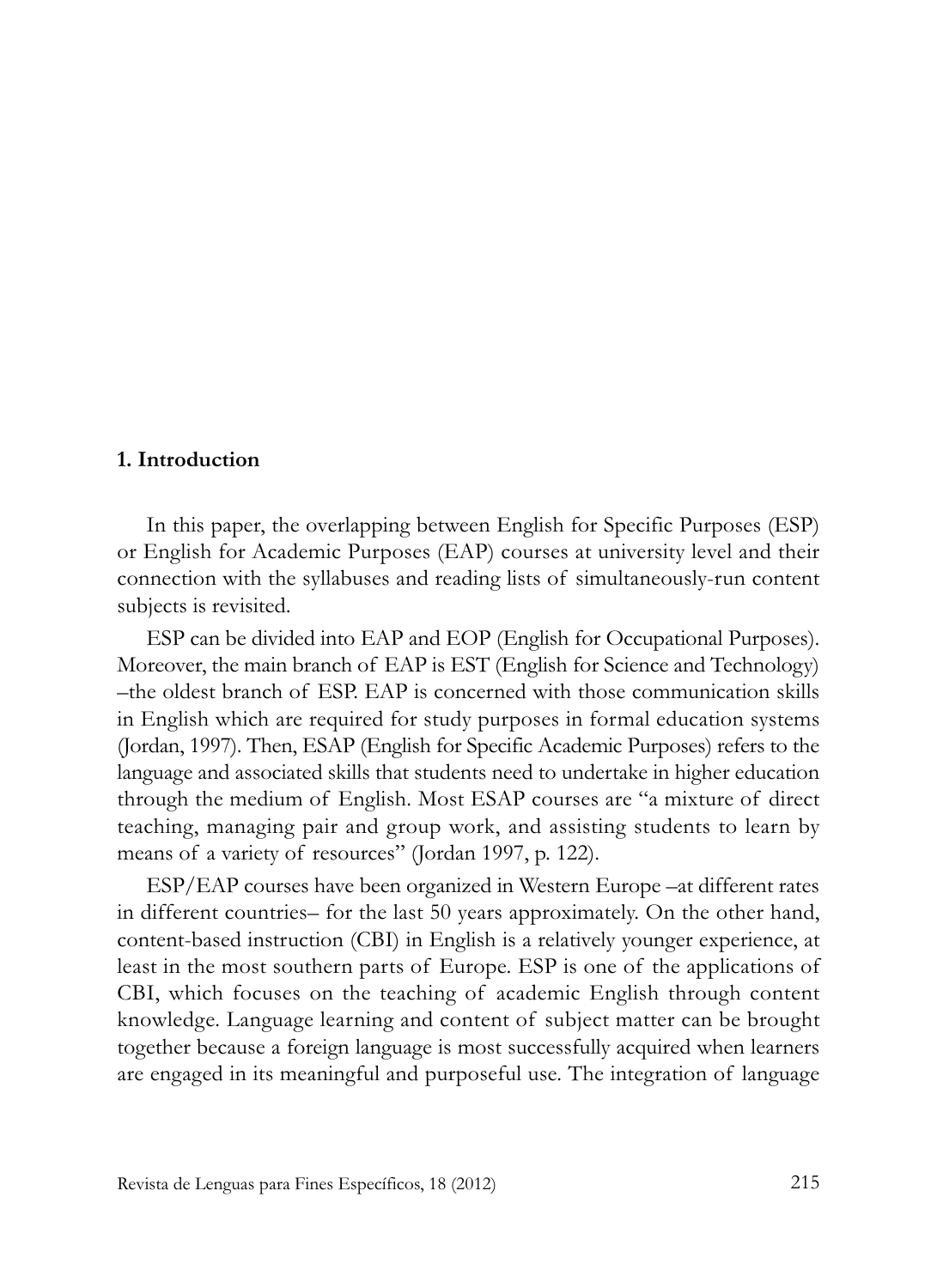and content involves the incorporation of content material into language classes. In this approach to L2 learning both cognitive and socio-cultural processes are at work together (Mitchell and Myles, 2004). Content can provide a motivational and cognitive basis for language learning since it is interesting and of some value to the learner (Kasper, 1997; Brewster, 1999). in fact, Kasper (1997) also supplied quantitative evidence that such students gain a performance advantage over students who are exposed to non-content based ESP training and that they maintain it in the following years.

Due to the role English plays around the world, it is not surprising that a substantial and growing number of colleges choose English-medium instruction at tertiary level. Moreover, since the Bologna Declaration provides a framework for higher education across Europe, many universities in the non-English speaking countries in Europe started offering English-medium programs to remove language obstacles and increase student and staff mobility (Radu and Nicoara, 2006). The main aim of students when enrolling in this type of courses is to enhance their employability and increase their opportunities for professional mobility.

Both in Great Britain and in the US, where CBi/ESP is largely restricted to English as a Second language (ESl) programs, content teachers teaching ESP classes is not very common. This is largely an overseas phenomenon, but the US and Great Britain do not seem to be immune to it. in fact, when ESl teachers make attempts to learn more about a content program for the purpose of establishing a CBi/ESP course, sometimes content professionals see the course as an opportunity for expansion.

However, several problems emerge when content faculty teach these courses, and their problems occur based upon a lack of practical knowledge of ESl methods and experience teaching ESl students: Various and frequent comprehension checks, interactional adjustments, increasing the use of nonverbal gestures and materials, developing and fine-tuning EAP skills, writing important information on the board and increasing board usage, limiting monologues, controlling syntax, decreasing use of idioms and colloquial phrases, and adjusting voice volume, speed, and articulation are all new issues for the first-time content teacher.

Based loosely on Shulman's (1987) domains of knowledge for teaching, the following should be included: knowledge of subject matter content, knowledge of general pedagogical principles and strategies, knowledge of educational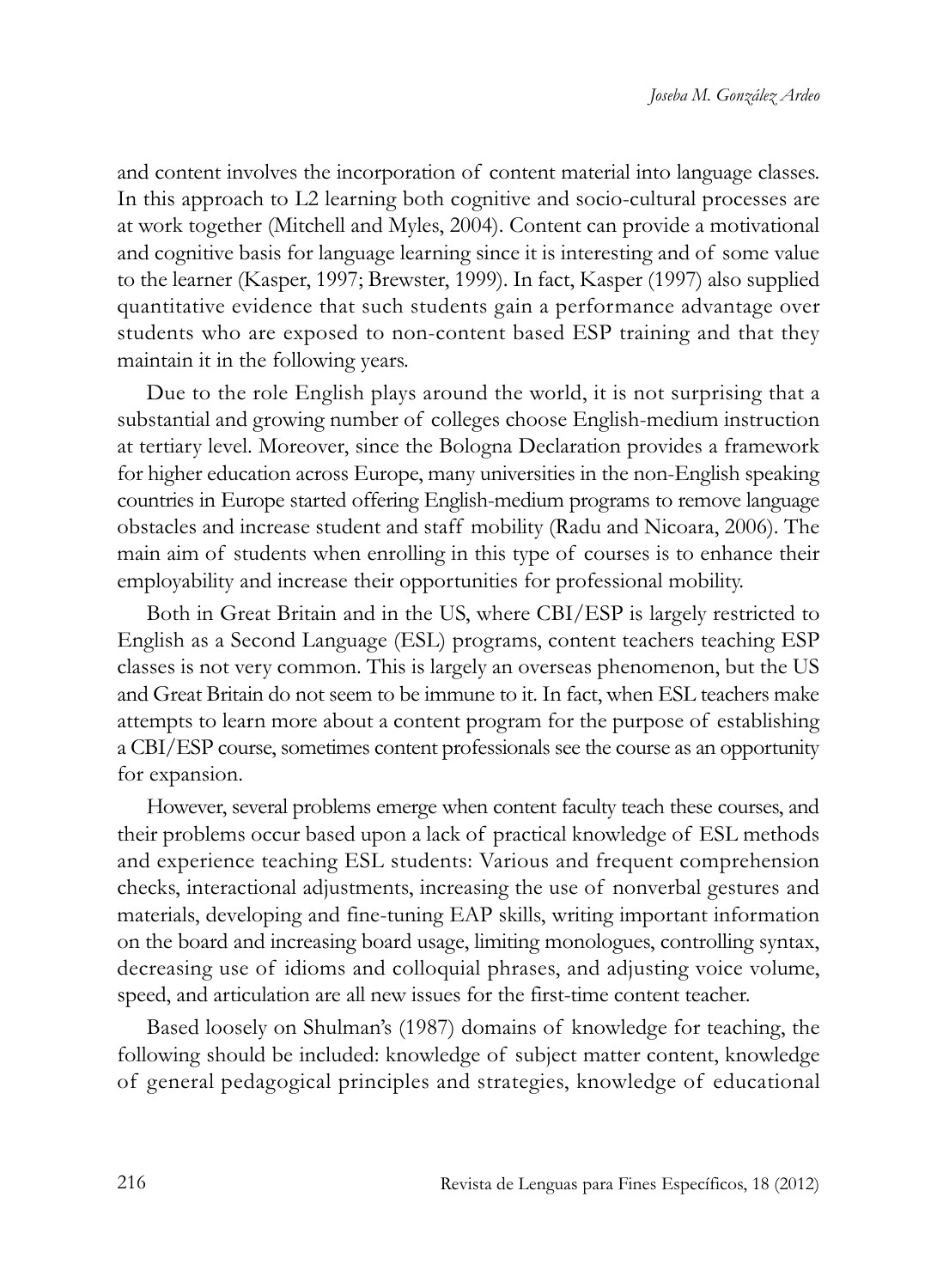contexts, goals, purposes and values. ESP/EAP teachers also need to have a great deal of flexibility (Dudley-Evans and St John, 1998; Jordan, 1997).

Some of the most prominent and notorious scholars within the field of linguistics have always defended that for being a competent ESP practitioner [a term used by Dudley-Evans and St John (1998) instead of 'teacher' to emphasize that ESP work involves much more than teaching], it is not compulsory or even necessary to be an expert in the content matter you deal with, since one can either consult a colleague expert in the field or ask him/her for deeper collaboration. A good example of this viewpoint is provided by Dudley-Evans and St John (1998, p. 13): "the teacher is not in the position of being the 'primary knower' of the carrier content of the material".

It seems to be obvious that when the goal is fostering student understanding and meaningful learning, the demands on a teacher's content knowledge intensify since in an ESP/EAP class students expect to be shown how the subject-matter content is expressed in English. This issue has always aroused a lot of controversy and as Widdowson (1993) states, whenever we open our mouth to speak, take up our pen to write (or our keyboard to type) make a bid to focus the recipient's attention on what we mean in the most effective way possible. In other words, we try to be as specific as we can about the point we want to make. In fact, the English being used in this paper is designed to serve a specific purpose. This makes it communicative. In such a view, the S and P of ESP express what communication in English in general is all about.

People make specific use of the resources of a language to design utterances (spoken or written) which will achieve their intended purposes. When we speak, proper words must be located in proper places if we expect communication to be effective. This means that we refer to propriety in terms of the words themselves, their proper places in grammatical construction, and their appropriate placement in context.

The rationale for ESP/EAP at university level wishes to implement language instruction taking into account specific educational needs (Dudley-Evans, 2001). These didactic aims can be fostered by content-based instruction, an approach that enhances both language acquisition and academic success (Kasper, 1997; Song, 2006) by the incorporation of content material into language classes (Kavaliauskiene, 2004). Cross-curricular awareness and specific knowledge are broadened in this way.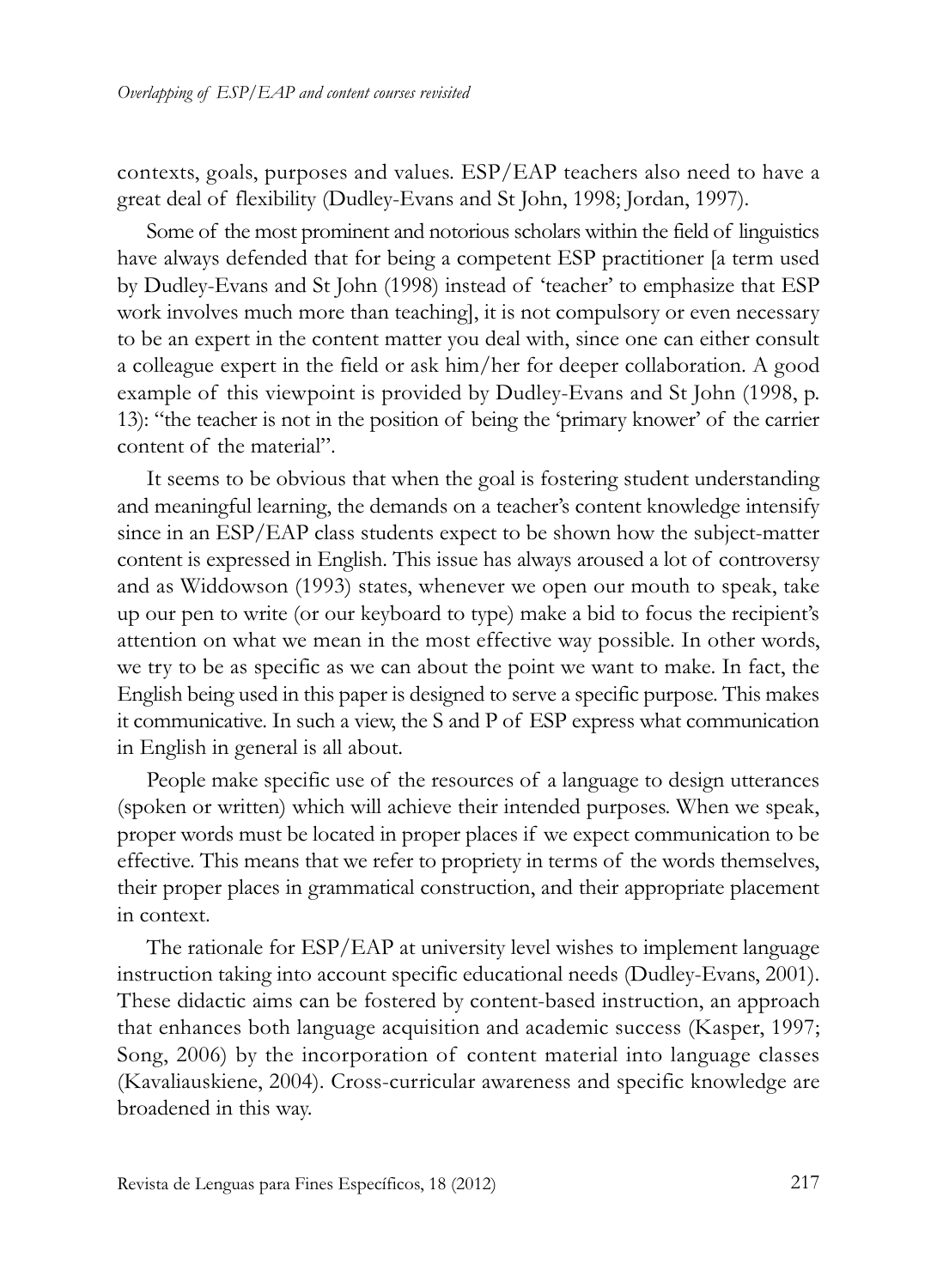The matching of language and content has a high face value in motivating students in English as a Foreign language (EFl) contexts, but this implementation opens the way to "the ESP teachers' subject knowledge dilemma" (Wu and Badger, 2009) since ESP/EAP professionals have to tread specialist paths, dealing with areas often outside the remit of language teachers as their training usually revolves around English language Teaching (ElT) practices.

This dilemma could be focused on the other way round. Subject teachers are supposed to use the language (specific or not) at a level of linguistic accuracy and adequacy similar to the language teacher since students do not distinguish between them, at least unconsciously, and all they expect is "the teacher" to be as communicatively efficient as possible.

Within the following section, some examples from different areas are presented to illustrate the difficulty for ESP/EAP practitioners to reach high standards of linguistic accuracy and adequacy when at a tertiary level.

## **2. Dealing with specific topics and being fully communicative**

Apparently naïve sentences may carry a great deal of technical information in them and one may have to make important efforts to understand them or to become fully and genuinely communicative (both from the point of view of speaker/writer and listener/reader). To illustrate this message, the following examples from different areas have been included since they may help us to be aware of the importance of having a good command of the subject (professional/ technical/scientific expertise), in order to produce grammatically and technically or scientifically correct utterances and, consequently, generate genuine communication in the classroom.

#### • "Water is a weak electrolyte"

This sentence would be differently communicative depending on the specific knowledge of the listener (and speaker!). What is an electrolyte? And a weak electrolyte? A chemical engineering student is supposed to fully understand the message. Students from other branches of engineering may have some under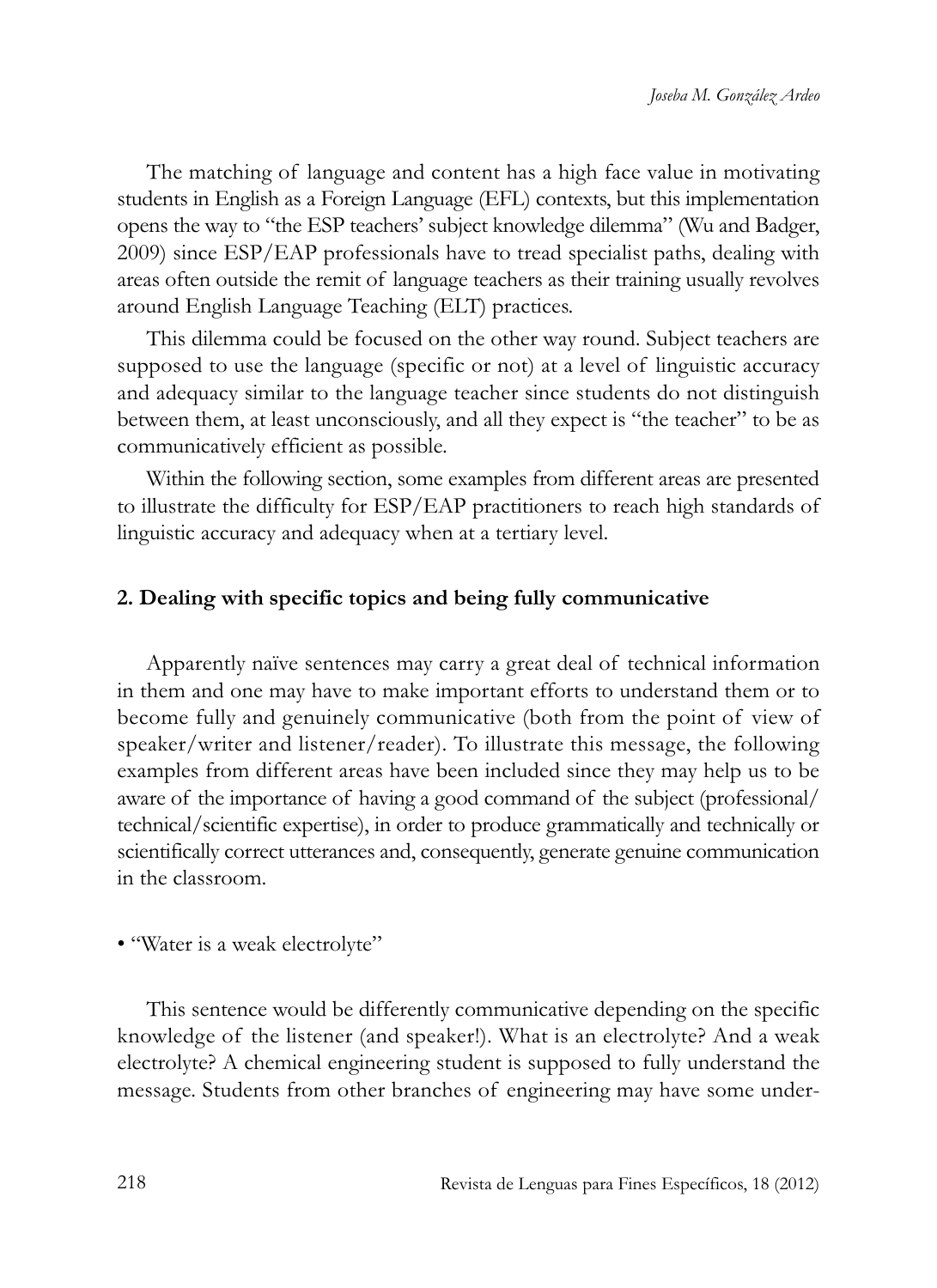standing difficulties. Finally, public in general will have serious difficulties to get the whole message. ESP/EAP practitioners may *a priori* be closer to this last group. If so, s/he will have to "learn" about the tough topic. The following description is easily available:

An electrolyte is any substance containing free ions that behaves as an electrically conductive medium. The most typical electrolyte is an ionic solution, but molten electrolytes and solid electrolytes are also possible. Furthermore, some gases may act as electrolytes under conditions of high temperature or low pressure.

An ion is a dissolved substance, e.g. sodium chloride (ClNa or common salt) in water. The more free ions, the more conductive it is (free electrons!). Therefore, clean water with nothing but pure water in it will not conduct electricity well at all. But if you dissolve sodium chloride in it, it will conduct very well, hence strong and weak electrolytes.

• "Demand was relatively elastic"

The term demand (in contrast with supply) is a term most literate people can understand. However, the term "elastic," as it is used in this context, is connected to the concept of elasticity but not exactly with the meaning provided by, for example, the Oxford Advanced Learner's Dictionary [the quality that something has of being able to stretch and return to its original size and shape].

Price elasticity of demand (PED) is a measure used in economics to show the responsiveness, or elasticity, of the quantity demanded of a good or service to a change in its price. More precisely, it gives the percentage change in quantity demanded in response to a one percent change in price (holding constant all the other determinants of demand, such as income).

in general, the demand for a good is said to be *inelastic* (or *relatively inelastic*) when the PED is less than one (in absolute value): that is, changes in price have a relatively small effect on the quantity of the good demanded. The demand for a good is said to be *elastic* (or *relatively elastic*) when its PED is greater than one (in absolute value): that is, changes in price have a relatively large effect on the quantity of a good demanded.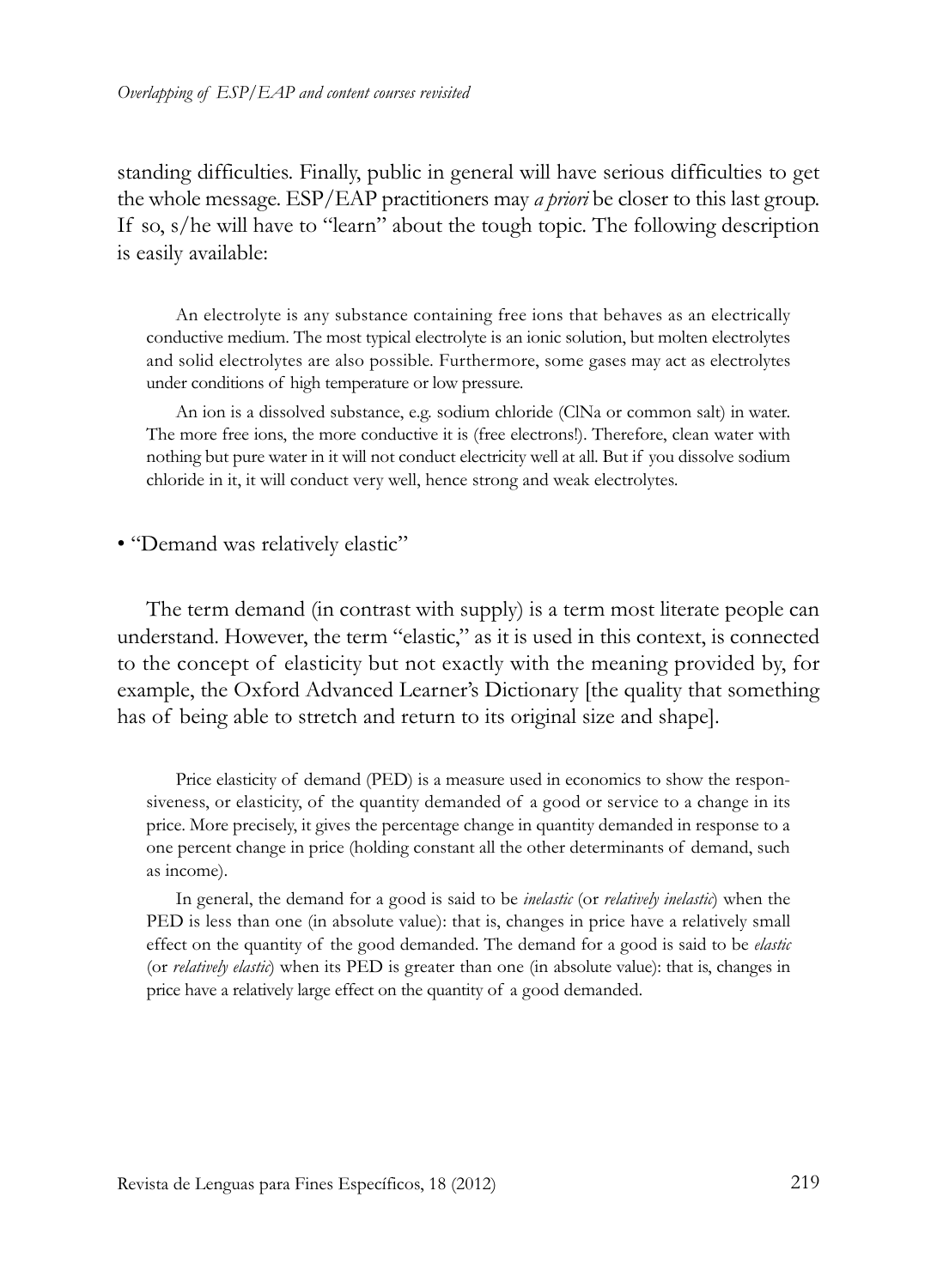• "At 900 rpm the crankshaft rotates one degree in 0.18519 milliseconds"

In this sentence, some knowledge of mechanics is necessary. More specifically, engines and the way they work should be minimally familiar to us. The abbreviation rpm (revolutions per minute) is used as a measurement of the speed of an engine (to be more precise, its crankshaft), or any other turning device, and describes the number of turns the crankshaft does in a minute. Moreover, the term degree also requires some basic knowledge of mathematics (not temperature!) since a circle is usually divided into 360 equal parts and these parts are called degrees. Finally, milliseconds are a fraction (one thousandth) of a second but not everybody would get the answer right.

The linear movement of the pistons in common internal combustion engines is converted to a rotating movement via a connecting rod and a crankshaft. The crankshaft turns 360 degrees in one turn (revolution). Therefore, 360 degrees X 900 rpm = 324,000 degrees per minute = 5,400 degrees per second =  $1/5400$  of a second per degree = 0.00018519 seconds or 0.18519 milliseconds per degree.

• "The future of household lighting will soon be the wide spread adoption and use of white energy efficient LED light bulbs"

LEDs are becoming familiar to most of us and we see them as small, brilliantlight-emitting bulbs which, in group, provide an amount of light similar to or even higher than conventional light bulbs. We may even know that their cost is relatively high but they consume a lot less than traditional bulbs and the heat they generate is also a lot less. But where does this acronym come from? [LED (Light Emitting Diode)]. Our guess about emitting light was correct, but new questions may arise. What is a diode? In electronics, a diode is a two-terminal electronic component with asymmetric transfer characteristic, with low (ideally zero) resistance to current flow in one direction, and high (ideally infinite) resistance in the other.

The operational life of current white LED lamps is 100,000 hours. This is 11 years of continuous operation, or 22 years of 50% operation. The long operational life of a LED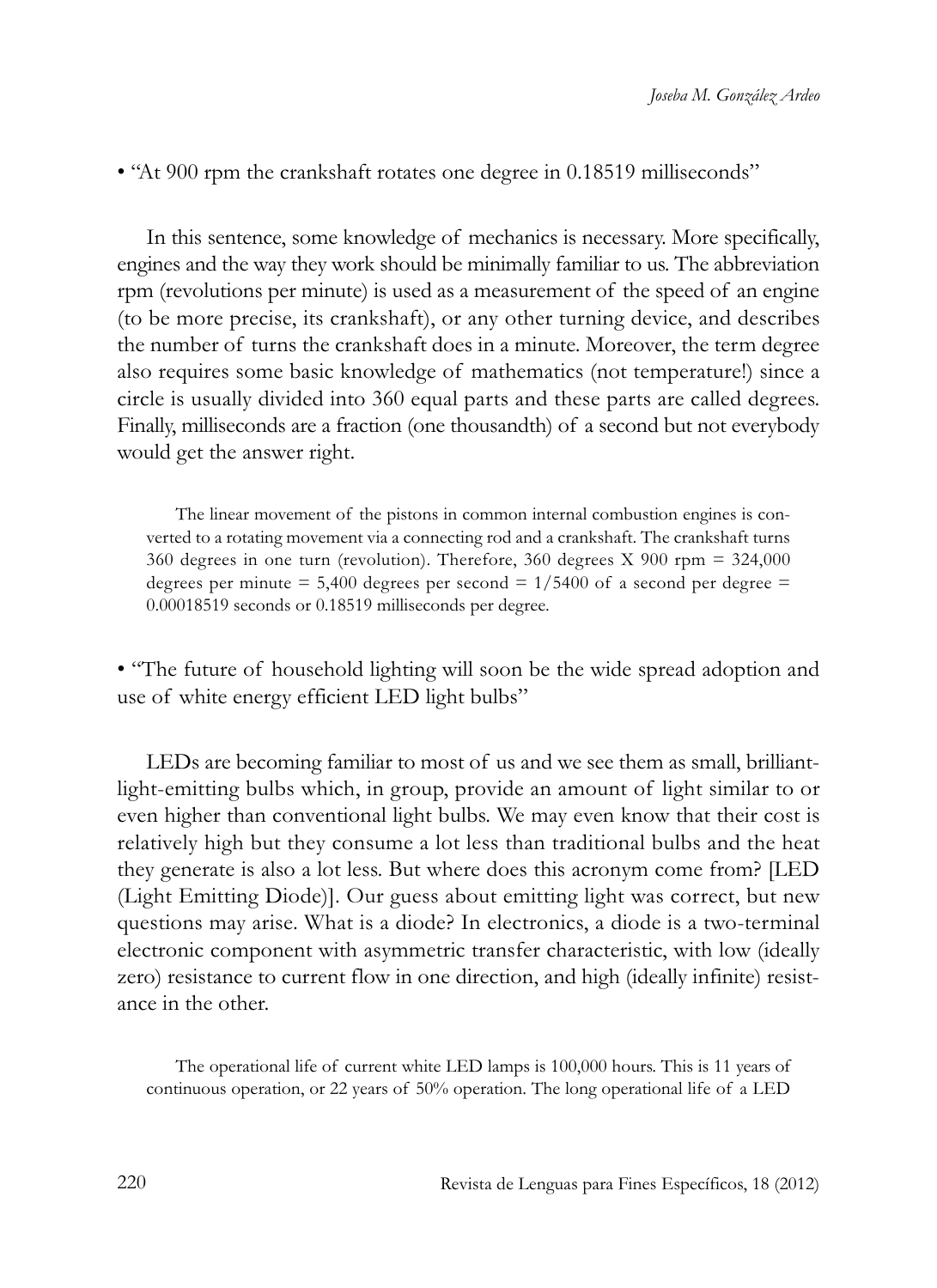lamp is a stark contrast to the average life of an incandescent bulb, which is approximately 5000 hours. if the lighting device needs to be embedded into a very inaccessible place, using LEDs would virtually eliminate the need for routine bulb replacement.

There is no comparison between the cost of LED lights vs. traditional incandescent options. With incandescent bulbs, the true cost of the bulb is the cost of replacement bulbs and the labor expense and time needed to replace them. These are significant factors, especially where there are a large number of installed bulbs. For office buildings and skyscrapers, maintenance costs to replace bulbs can be enormous. These issues can all be virtually eliminated with the LED option.

• "Creatinine is detectable in amniotic fluid from 20 weeks' gestation onwards"

In pregnant women, the concentration of creatinine rises progressively as term approaches, so measuring amniotic fluid can give an approximate estimate of fetal maturity, to within 4 weeks.

Creatinine is a break-down product of creatine phosphate in muscle, and is usually produced at a fairly constant rate by the body (depending on muscle mass). Creatine phosphate is a molecule that serves as a rapidly mobilizable reserve of high-energy phosphates in skeletal muscle and brain.

Amniotic fluid is a clear, slightly yellowish liquid that surrounds the unborn baby (fetus) during pregnancy. it is contained in the amniotic sac. While in the womb, the baby floats in the amniotic fluid. The amount of amniotic fluid is greatest at about 34 weeks (gestation) into the pregnancy, when it averages 800 ml. Approximately 600 ml of amniotic fluid surrounds the baby at full term (40 weeks gestation).

The amniotic fluid constantly moves (circulates) as the baby swallows and "inhales" the fluid, and then releases it. The amniotic fluid helps: 1) The developing baby to move in the womb, which allows for proper bone growth; 2) The lungs to develop properly; 3) Keep a relatively constant temperature around the baby, protecting from heat loss; 4) Protect the baby from outside injury by cushioning sudden blows or movements.

• "The coefficient of kinetic friction between a refrigerator (mass 98 kg) and the floor is 0.18, and the coefficient of static friction is 0.32. If you apply the minimum force needed to get the refrigerator to move, what will the acceleration then be?"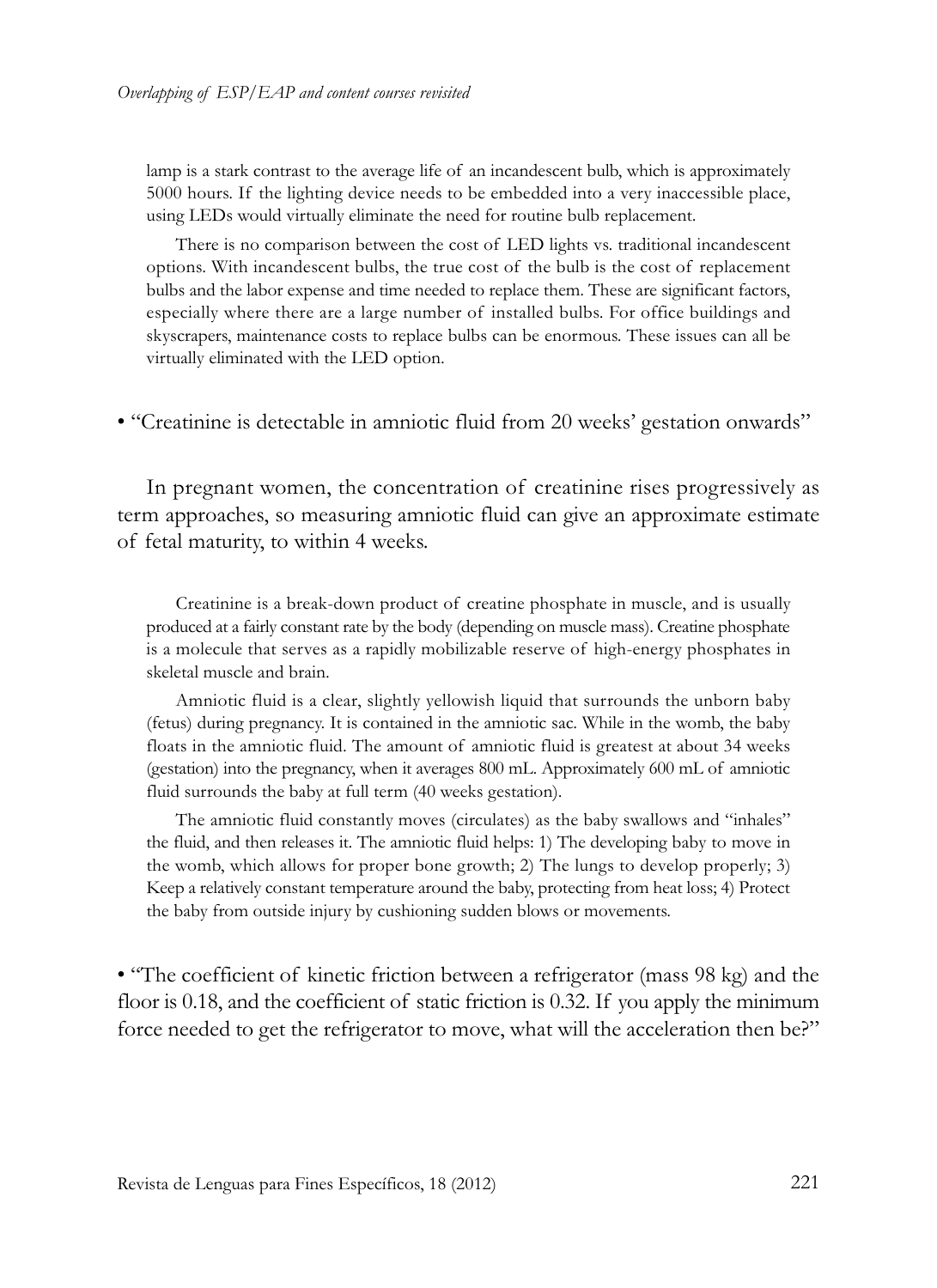This is a typical content-course task for engineers, for example, in their freshman year. if the task is analyzed in class, domain-specific knowledge is expected from the ESP/EAP practitioner. The differences between both types of friction and concepts such as acceleration seem to be important for communication to be effective.

Static friction coefficient  $= 0.32$ mg (weight) of refrigerator = 98 kg x 9.8 m/s<sup>2</sup>= 960.4 N minimum force required to start refrigerator to move  $= 960.4$  N x  $0.32 = 307.33$  N Coefficient of kinetic friction = 0.18 minimum force required to keep refrigerator moving at constant speed =  $960.4$  N x  $0.18$  = **172.87 N** Now, the question is "what will the acceleration be if the force of 307.33 N still applies?" 307.33 N - 172.87 N = **134.46 N** (resultant force) force = ma  $\rightarrow$  a = force / m  $a = 134.46$  N  $/98$  kg = **1.37 m/s<sup>2</sup>** 

This is the answer, but do we know why? Some concepts must be mastered:

1) If you try to slide two objects past each other, a small amount of force will result in no motion. The force of friction is greater than the applied force. This is static friction. if you apply a little more force, the object "breaks free" and slides, although you still need to apply force to keep the object sliding. This is kinetic friction. You do not need to apply quite as much force to keep the object sliding as you needed to originally break free of static friction.

2)The force of friction is a force that resists motion when two objects are in contact. If you look at the surfaces of all objects, there are tiny bumps and ridges. Those microscopic peaks and valleys catch on one another when two objects are moving past each other. This explanation is a little simplified. There are other processes at work, including chemical bonding and electrical interactions.

3)Normal force is the force at which one surface is being pushed into another. The higher  $\mu$  is, the more force resists motion if two objects are sliding past each other.

4)The force of Static Friction keeps a stationary object at rest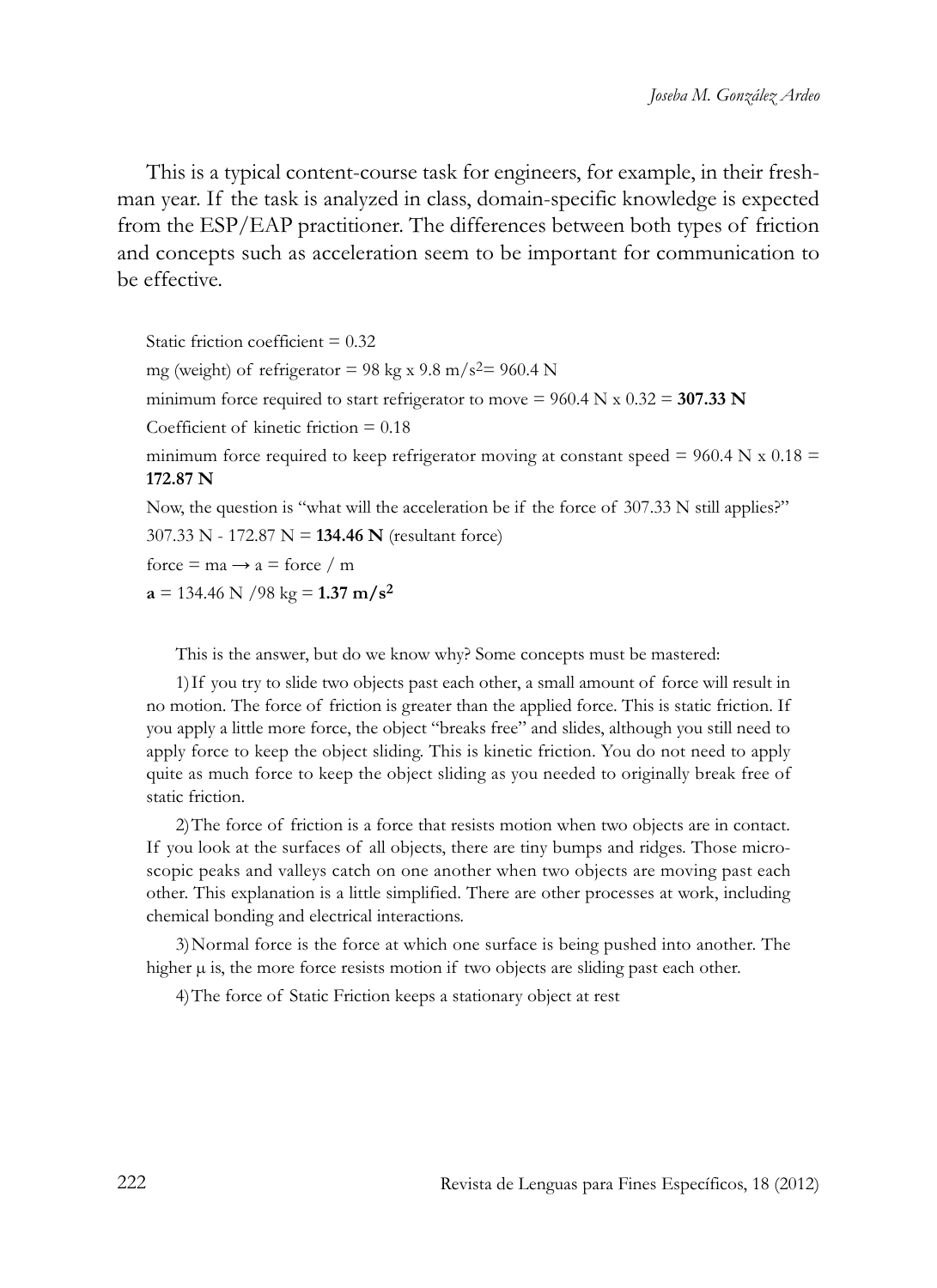

 $\mu_s$  = coefficient of static friction  $F \leq F_s = \mu_s x N$ 

5)Once the force of Static Friction is overcome, the force of Kinetic Friction is what slows down a moving object.



6)Some common values (approximate) of coefficients of kinetic and static friction: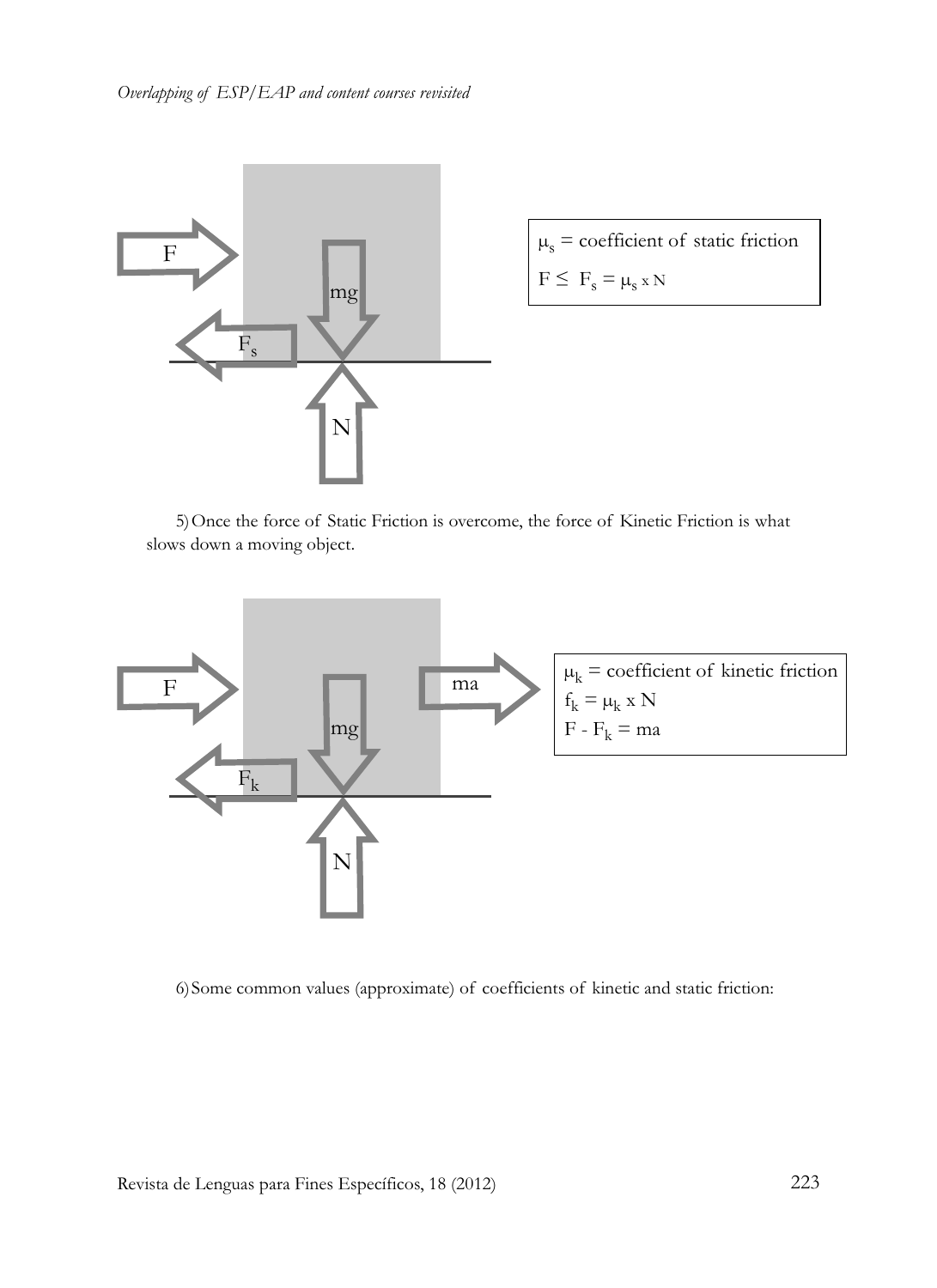| <b>Surfaces</b>             | $\mu$ (static) | $\mu$ (kinetic) |  |
|-----------------------------|----------------|-----------------|--|
| Steel on steel              | 0.74           | 0.57            |  |
| Glass on glass              | 0.94           | 0.40            |  |
| Metal on Metal (lubricated) | 0.15           | 0.06            |  |
| Ice on ice                  | 0.10           | 0.03            |  |
| Teflon on Teflon            | 0.04           | 0.04            |  |

• "The building collapsed due to shear-compression failure in several reinforced-steel concrete beams"

To fully understand this sentence, a certain command of civil engineering concepts is necessary. A basic meaning of "beam", according to meaning number two in the Oxford Advanced Learner's Dictionary, is: long piece of wood, metal, etc. used to support weight, especially as part of the roof in a building. "Concrete" is a building material that is made by mixing together cement, sand, small stones (aggregates - coarse) and water. The principal component that makes concrete possible is cement, which has developed into a well-engineered and processed material. A simple technical meaning of "shear" (available in most dictionaries) is: to break under pressure; to cut through something and make it break.

Reinforced concrete is concrete in which the undesirably low tensile strength and elasticity of the concrete component are averted by including reinforcing structures of high tensile strength in the mass of the concrete. Such structures usually, though not necessarily, are reinforcing bars of steel and also usually, though also not necessarily, are embedded passively in the concrete before it sets. Such reinforcing structures are designed to take up working stresses that otherwise would have placed the concrete mass under unacceptable tension.

Ultimate tensile strength (UTS), often shortened to tensile strength (TS) or ultimate strength, is the maximum stress that a material can withstand while being stretched or pulled before *necking* (a mode of tensile deformation where relatively large amounts of strain localize disproportionately in a small region of the material), which is when the specimen's cross-section starts to significantly contract. Tensile strength is the opposite of compressive strength.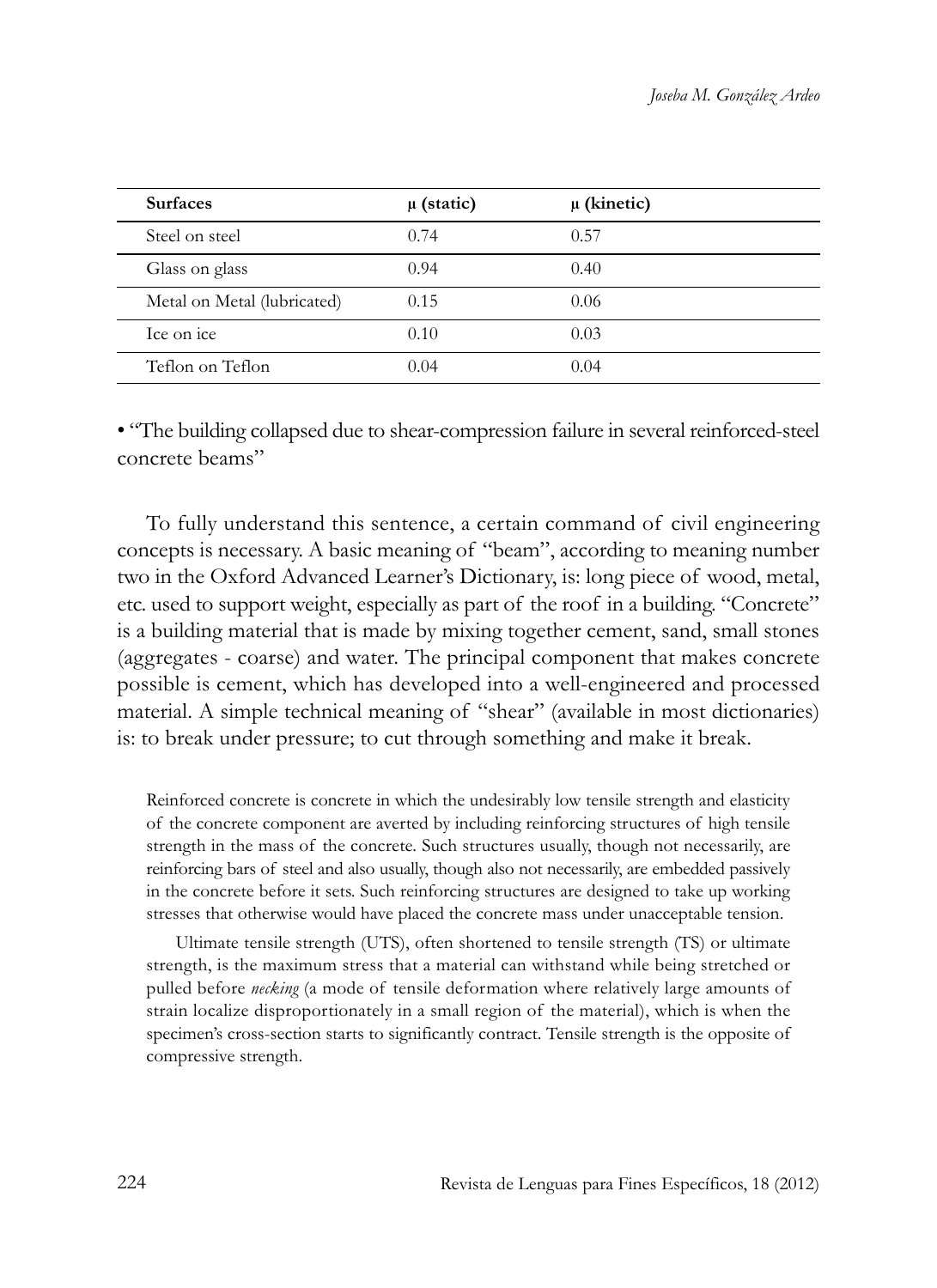Concrete has relatively high compressive strength, but much lower tensile strength. For this reason it is usually reinforced with materials that are strong in tension (often steel).

It can be stated that concrete is elastic but the elasticity is a way to characterize the mechanical response of the material body for applied stresses that stay within the linear regime. Very large stresses, which are high enough to fracture the material, cause non-linear deformations. Concrete very rarely undergoes a crushing or compression failure.

With the selection of materials available today, it is possible to design tailor-made concretes for any type of construction.

Under service loading, the upper half of beams is under compression forces (compressional stress), while the lower half are under tension forces (tensional stress). Under the latter, concrete is relatively weak and steel is relatively strong. Moreover, tensile strength of concrete in shear is very weak. For these reasons, steel rods are embedded mainly along the lower half of concrete beams (reinforced-steel concrete beams).

Beam shear is defined as the internal shear stress of a beam caused by the shear force applied to the beam.

For a strong and durable construction, the reinforcement needs to have the following properties: 1) High strength; 2) High tensile strain; 3) Good bond to the concrete; 4) Thermal compatibility; 5) Durability in the concrete environment.

The following illustrations describe some of these basic concepts:

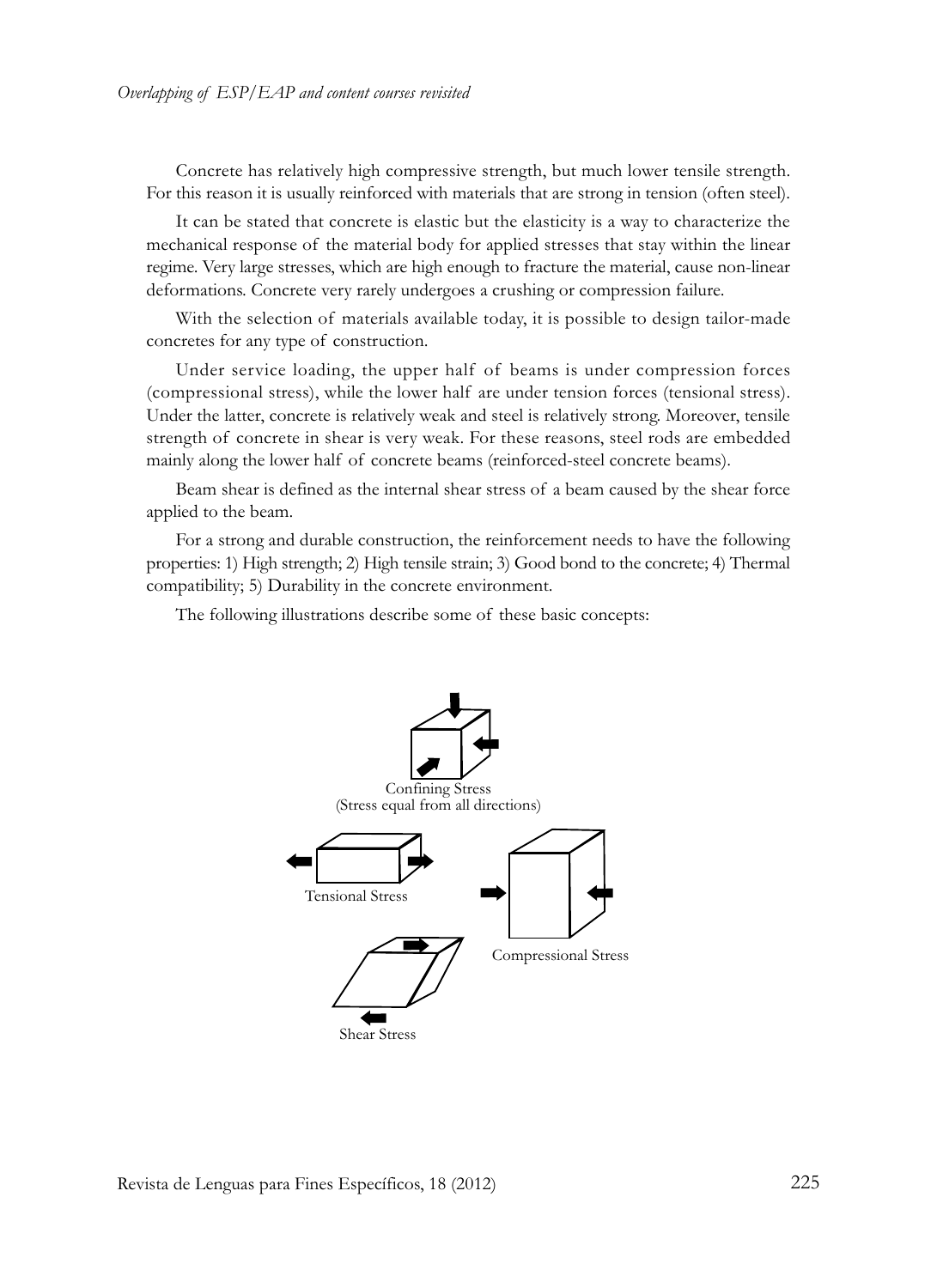

Finally, this new illustration helps us understand what shear-compression failure is.

To sum up, the technical complexity of these texts has nothing to do with their grammatical complexity. in the examples provided, we have seen sentences with an extremely basic grammatical structure but with a technical level beyond the limits of most linguists. What any wise ESP/EAP practitioner should do is to use in the classroom the additional information provided below each sentence –all or just part of it–, for learning purposes both for the students and for ourselves!

#### **3. Some principles for developing successful ESP/EAP courses**

Although some of the principles included hereafter are controversial, they apply to intermediate and advanced students of English. The number of items in the list can be increased depending on our own views and available teaching time.

This list has been included to produce as much discussion as possible. Different viewpoints will enrich the list and add plenty of subtle nuances. However, this way of focusing on the matter may be very positive if we consider long term results.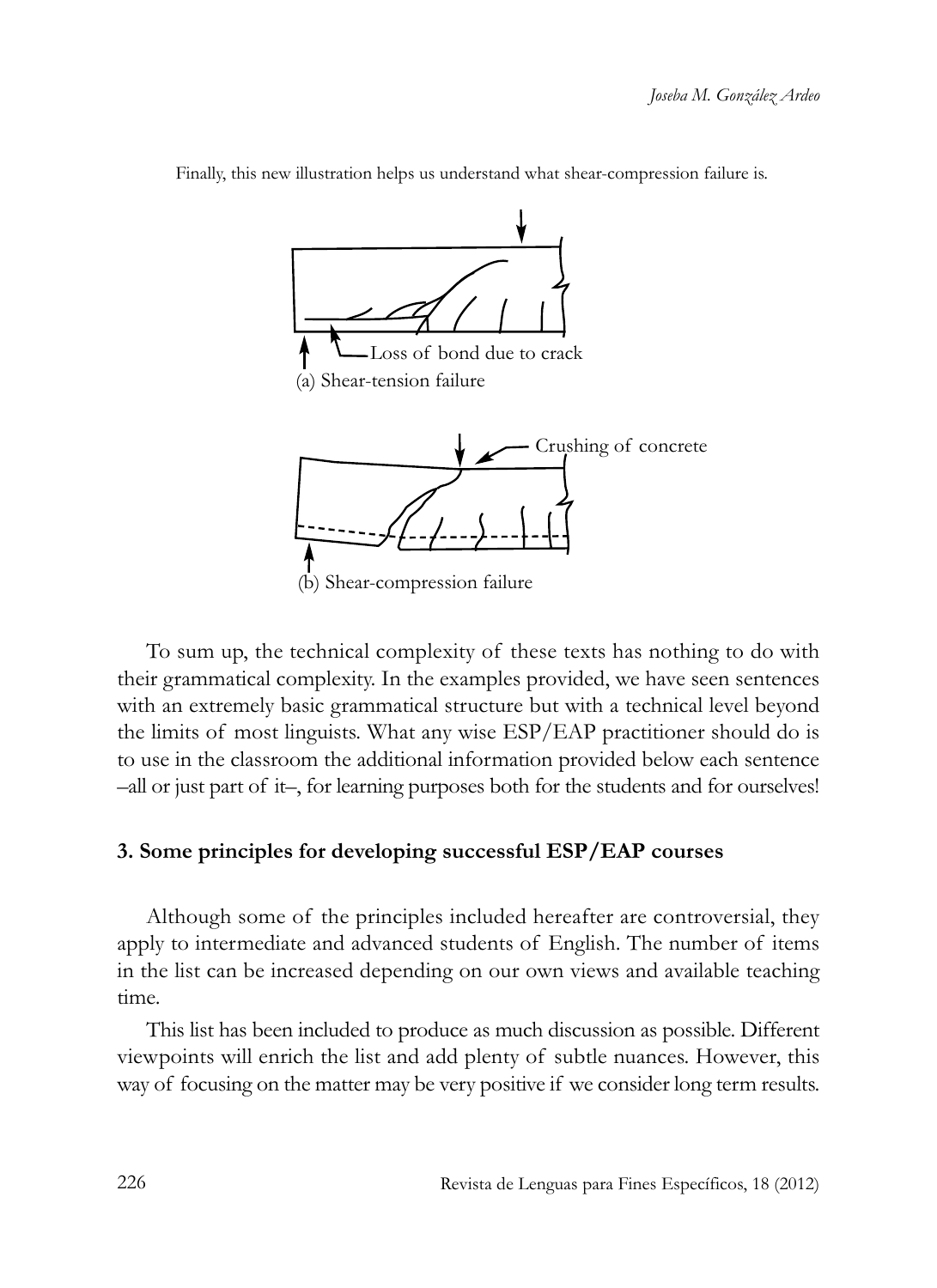## 1. Content difficulty should level their content courses or be just slightly below

According to Belcher (2004) ESP is an attempt to help learners accomplish their academic and occupational needs and goals so, one cannot expect engineering students, for example, dealing with high school physics. They need university level content in all subjects, ESP courses included. And if this means that the English teacher cannot understand the science or specific technology, s/he will have to learn it.

The so-called task-based approach can be advantageous in such a context since students are relatively free of language control. That is, they use all their language resources rather than just practicing a pre-selected item. A natural context is developed from the students' experiences with the language that is relevant to them. Consequently, they have a much more varied exposure to language (lexical phrases, collocations and patterns, language forms). Moreover, apart from being enjoyable and motivating, this approach is a strong communicative approach where students spend a lot of time communicating.

## 2. Content should be useful to the students

Harding (2007) emphasizes the use of authentic materials and provides some old and new guidelines for ESP teachers. These three guidelines have been picked out to illustrate this point:

- Exploit authentic materials that the students use in their specialism or vocation.
- Motivate the students with variety, relevance, and fun.
- Try to take the classroom into the real world that the students inhabit, and bring their real world into the classroom.

This does not mean that the texts used should always be complicated: there are plenty of genres –blogs, the latest news, etc.– where the content is new and interesting enough to cover the students' needs, for example, to reinforce basic language.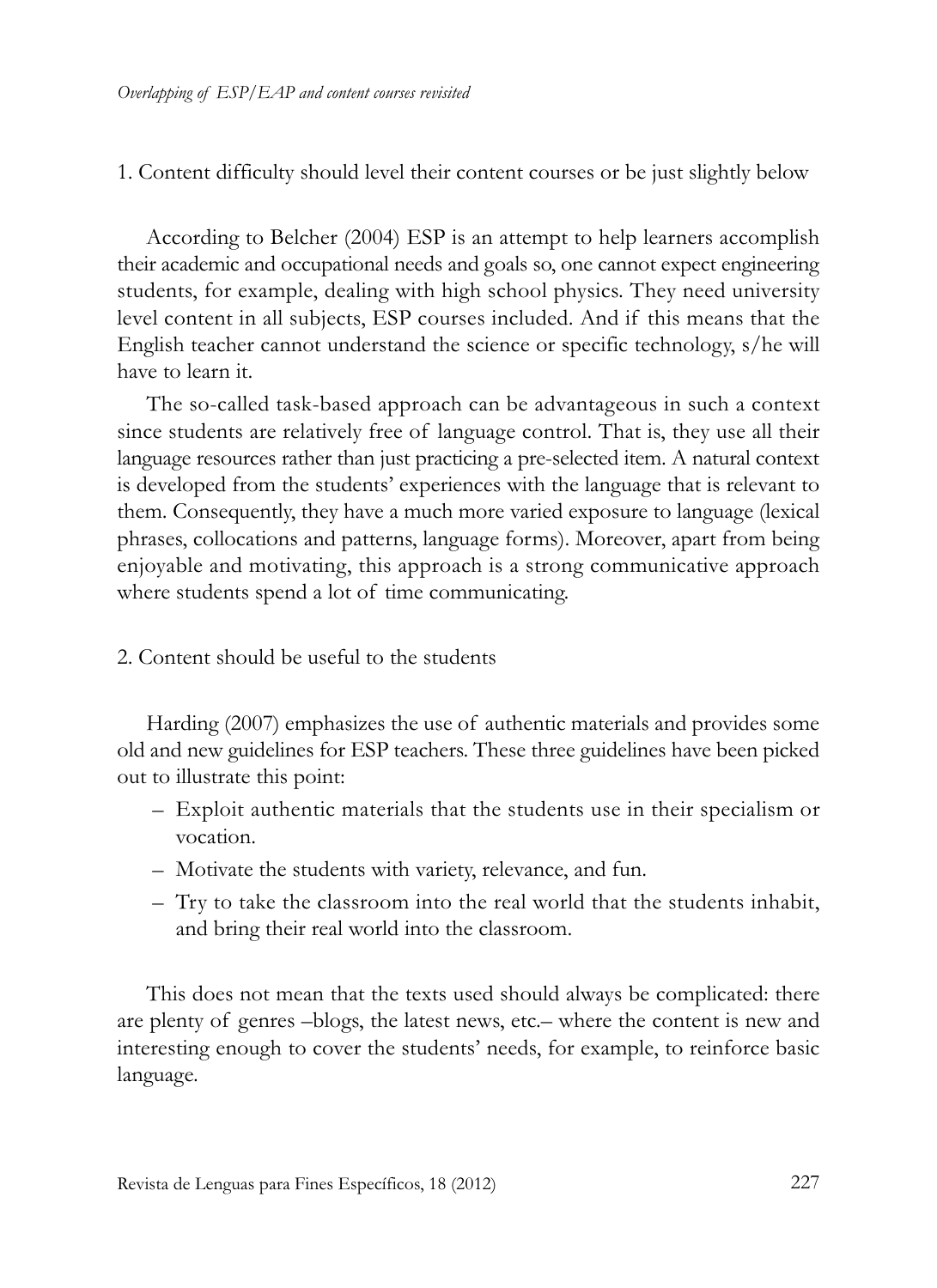## 3. The material used and the tasks suggested should be authentic

Authentic materials have been many times discussed as beneficial in teaching English for different skills. However, for settings other than general English, these materials may also work as a motivating feature and as a link between students' general knowledge of language and their professional language needs. Authentic materials, being a part of the real world, can serve as excellent resources for introducing language in its real form to ESP learners whose final goal in taking ESP/EAP courses is to communicate properly in real-world contexts. Some of these materials which ESP/EAP learners encounter in their professional settings include articles as a part of their specific filed literature, product labels, advertisements, brochures, newspapers, reports, literacy excerpts, audio recordings, and videotapes and best of all internet which unlike other sources is updated continuously (Haley and Austin, 2004; Berardo , 2006; Crossley et al., 2007; Horwitz, 2008).

This means no more school level material or trivial tasks since, for obvious reasons, this would demotivate, and even humiliate in some cases, the students. However, if the ESP practitioner cannot cope with this content, a subject specialist good enough in English who can should be found (not to replace the former, but to collaborate with her/him).

## 4. long texts for listening and reading should be used

Authenticity has been viewed diversely by different scholars over the years. According to MacDonald et al. (2006), if there is a correspondence between the texts used in the classroom and types of texts used outside the classroom then it is possible to call such texts authentic. Mishan (2005) prefers to set some criteria for authenticity rather than defining the term. According to her, authenticity is a matter of: 1) Provenance and authorship of the text; 2) Original communicative and socio-cultural purpose of the text; 3) Original context (e. g. its source, sociocultural context) of the text; 4) learning activity engendered by the text; 5) learners' perceptions of and attitudes to, the text and the activity pertaining to it.

Most authentic texts are NOT short. Short texts are harder to interpret than long texts because short texts lack discourse clues and they lack redundancy.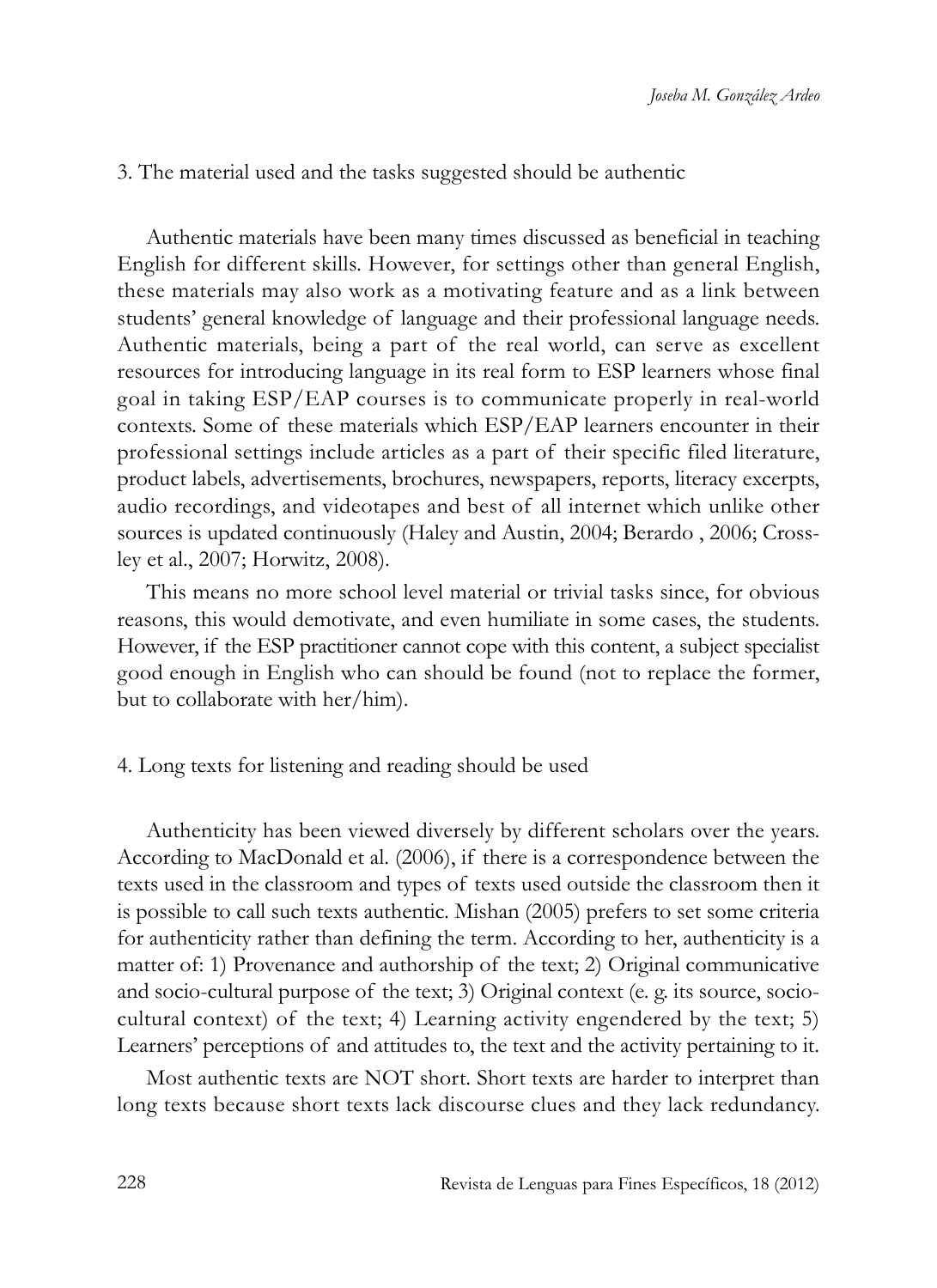Our objectives should be to train students to handle authentic texts, which are usually several minutes long (speech) or at least two pages of written text. long texts are both more authentic, and more natural, and train students to cope with repetition and redundancy. in short, higher order skills can be trained only with longer passages.

5. Methods should draw inspiration from content teachers

Communicative competence (Gilmore, 2004) does not only comprise the knowledge of the language but the need for contextualized communication. Then, the comparison to be made is with how L1 learners advance and learn a new technical subject in l1. Therefore, ESP should draw inspiration from the content teaching methods in L1 (which frequently have high demands on language).

Nevertheless, ESP courses are often discussed in terms of a two-way distinction between 'wide-angled' and 'narrow-angled' designs. The term 'wide angled' is used to refer to courses for learners targeting a broad work place, professional or academic field. The term 'narrow angled' is used to refer to courses for learners targeting one particular work place, professional or academic environment. Both options will have advantages and disadvantages.

6. Elaborate, but do not simplify

Elaborated texts retain the original complex authentic text, with all the associated context, redundancy, and language clues. They add extra supporting material, and this elaboration is much more than translations or synonyms. It can include supplementary material and extra extended explanations. In short, elaboration should not lead to simplification. Rather, the material is repeated in another linguistic form.

## 7. Train students to handle difficult texts

Just as in advanced L1, we should not expect students to understand every idea or word. Native speaker academics frequently do not understand every single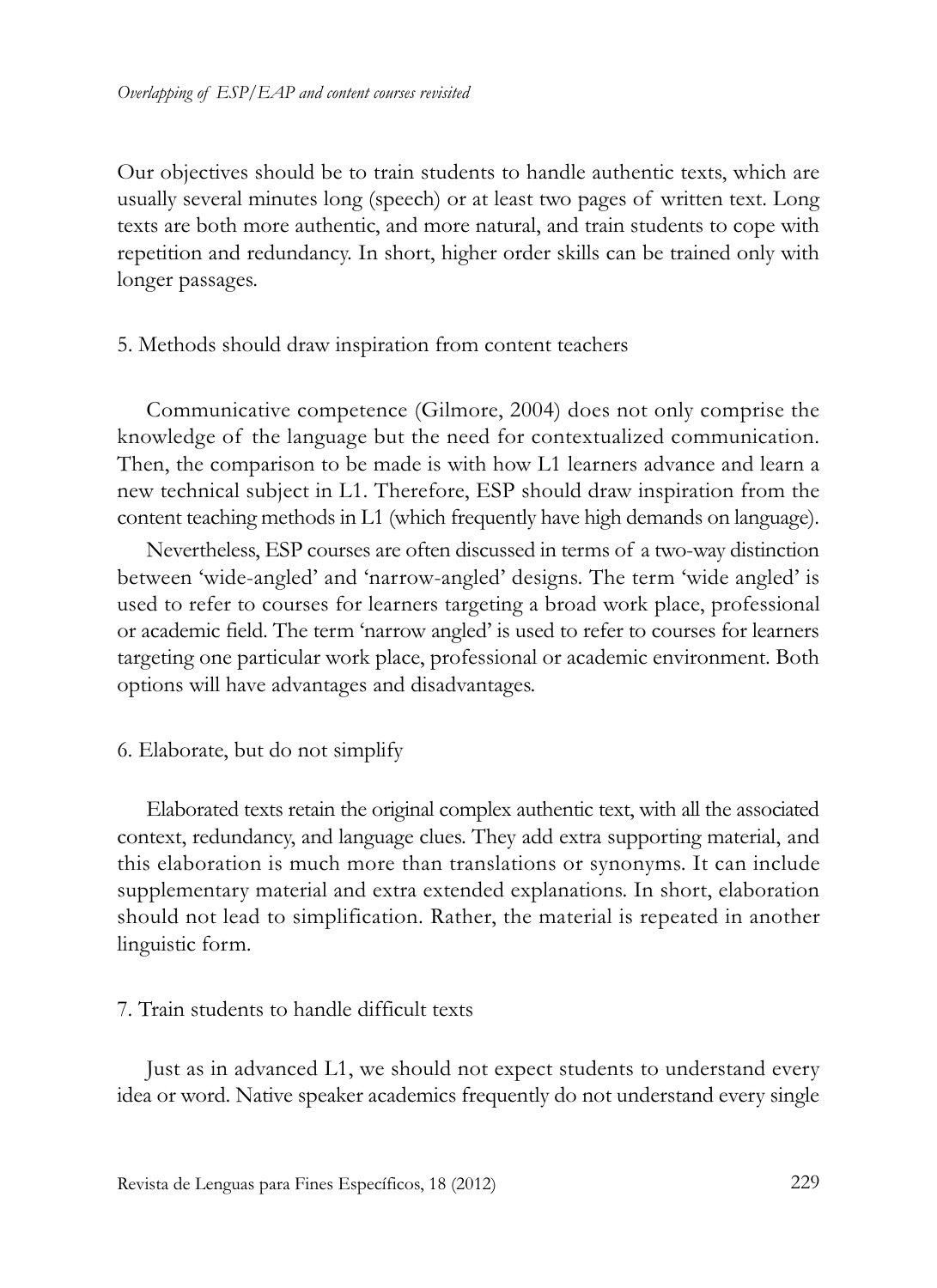idea or word in a text. Yet they are capable of using the texts. Therefore, the language teacher should not expect students to fully understand every text.

lack of background knowledge, unfamiliar ideas and vocabulary can discourage ESP practitioners (in the same way that any other reader) when dealing with technical texts but if this is the case, interdisciplinary collaboration (and plenty of motivation) may be the best way out. Texts should teach something new and interesting so this collaboration seems to be fundamental. However, students should be taught to extract information from those long and difficult texts but taking into account that the language learning activities themselves should be authentic.

It is well known that language is learned fastest when there is a desire to know, or when there is controversy. The desire to know should affect both students and teacher. The latter should be interested in the subject area (feel curiosity!) and want to learn more. These should seek out subject specialists, show them their work and ask for their feedback (collaboration). Finally, confidence will grow as teachers explore the new subject matter, engage with subject specialists and learn from their learners.

In conclusion, ESP/EAP practitioners must be ready to engage themselves in a hard learning process. Do not forget that lecturers in content subjects (native speakers), do not always understand what they read. But they read for the information they want (scanning and skimming techniques). Therefore, this skill is authentic.

#### 8. Heavy exposure should be the focus – NOT language points

This point derives from the fact that for students from B2 onwards (upper intermediate) there is no obvious progression in language points and grammar. Students should know the main grammatical patterns. They need to practice their skills in acquiring language, picking up the language they need.

Finally, to fight for (an)other subject(s) to be taught in English or at least for (some) compulsory readings in English to be set by content specialists could be a useful tactic. When students really want to understand, when they are encouraged by examination pressure, then they will make the extra effort to learn.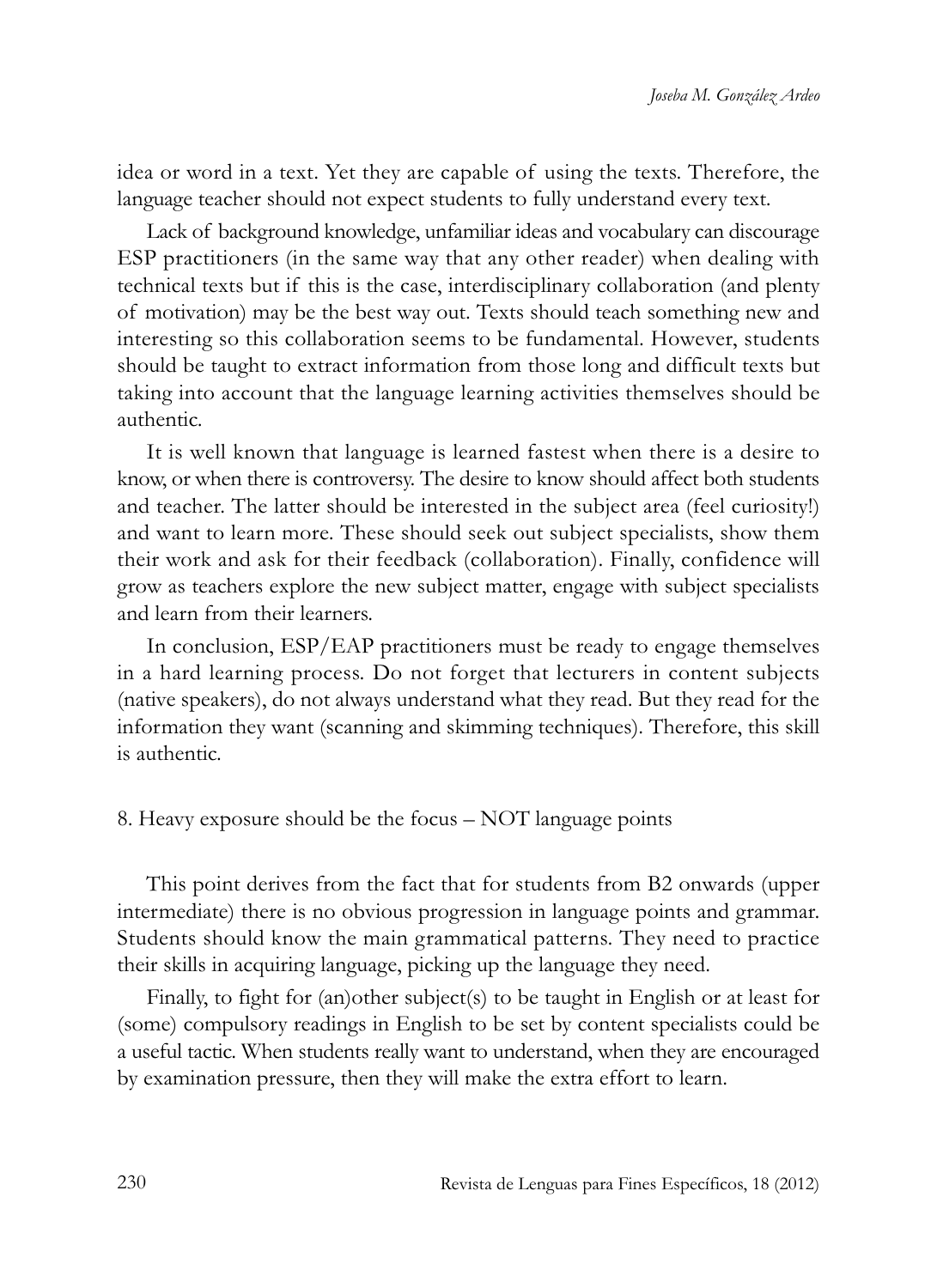#### **4. Measuring the opinion of university students about their ESP/EAP teacher**

All the situations presented so far are highly common in our everyday routine. Our students suffer or enjoy our lessons according to certain personal parameters but their opinions can be measured rather objectively by using *ad hoc* questionnaires and analyzing data with more-or-less-complex statistical tools.

In this section, the opinions of tertiary students about their ESP/EAP teacher are presented and analyzed.

a) Participants and scope

The study was completed in the Basque Country. The participants were engineering students in the 19-26 age range (data collected from students beyond this upper limit have not been taken into consideration because of their exceptionality). They belonged to different branches of engineering (mechanical, electrical, electronic, chemical, and information technology engineering) but the results of the questionnaire did not differ significantly from one subgroup to another. Differences due to sex (male/female) were not statistically significant either. For these reasons and for the sake of brevity, data is presented as a whole.

b) Instrument

Apart from the compulsory questionnaires –developed by our own institutions– our students have to fill in at the end of each term, a specificallydesigned questionnaire containing key questions about our teaching was developed 5 years ago. The questionnaires have been completed by different groups of engineering students for the last five years, after having completed two 4.5-credit ESP/EAP courses.

The questionnaire contains 22 questions but only 6 are going to be presented in this paper for their relationship with the topic dealt with. The questionnaire is original, that is to say, it is neither a replica, nor an adaptation of someone else's questionnaire. The range of answers moves from 1 (minimum score) to 10 (maximum score). The expected mean score was obviously as close as possible to the maximum score.

- *1. What's your overall opinion about your ESP teacher? (Q1)*
- *2. To what extent do you think your ESP teacher masters the subject? (Q2)*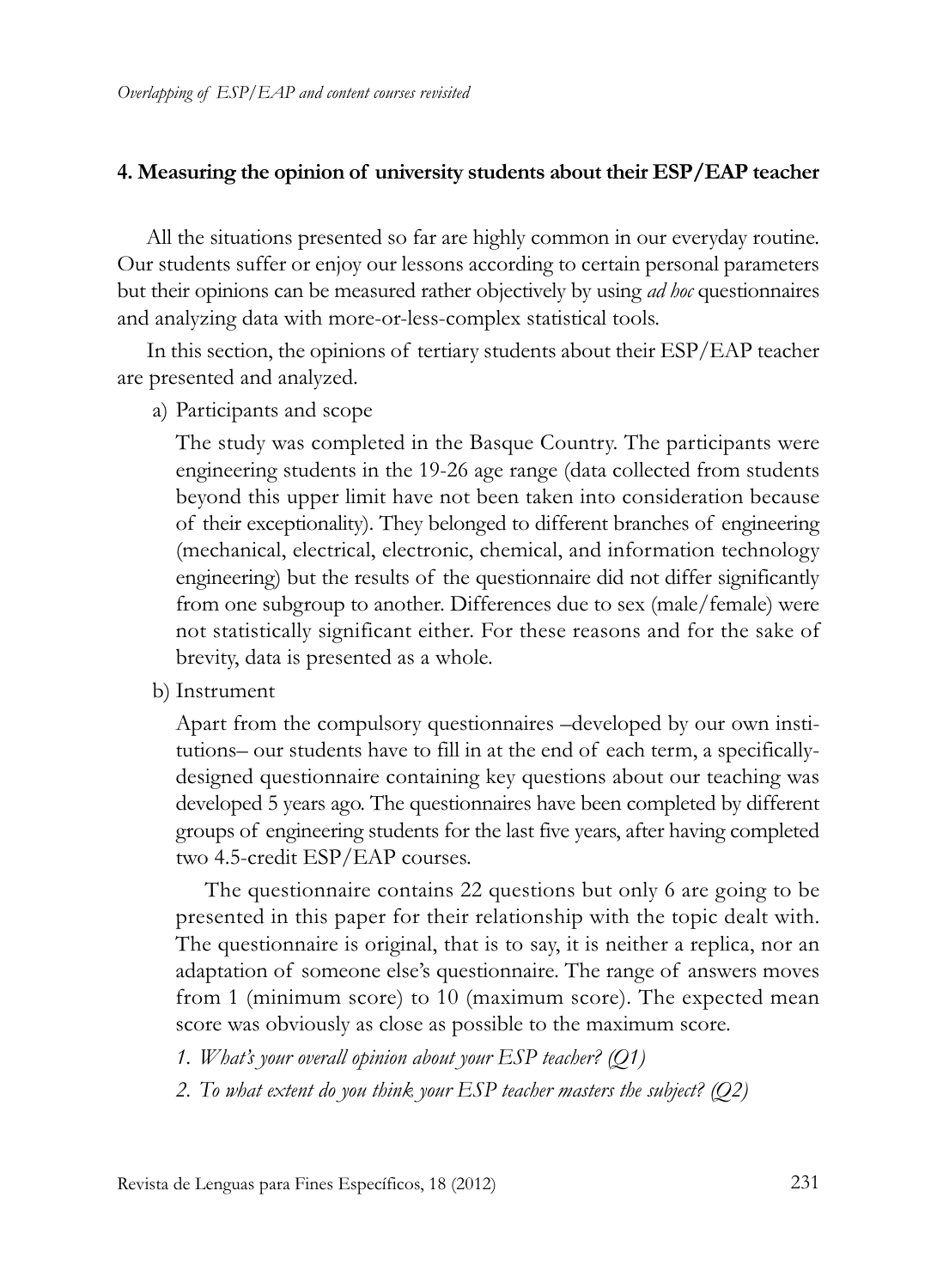- *3. To what extent do you think your ESP teacher SHOULD master content subjects, that is, electricity, electronics, mechanics, chemistry, IT (information technology) in order to be a good ESP teacher? (Q3)*
- *4. To what extent do you think your ESP teacher masters your content subjects? (Q4)*
- *5. How effective do you think his/her communication is when the topic develops beyond certain limits due to a discussion on a controversial point? In other words, does s/he show enough content competence? (Q5)*
- *6. To what extent do you think s/he would be technically and linguistically prepared to teach content courses (in English) from your branch of study? (Q6)*
- c) Method

The questionnaires were completed in class. In order to let the students fully understand the process and the questions, prior to ticking the boxes in the questionnaire, a thorough explanation was provided. The answers were anonymously recorded on answer sheets and, later on, statistically evaluated.

|                       | 2007-2008 | 2008-2009 | 2009-2010 | 2010-2011 | 2011-2012 |
|-----------------------|-----------|-----------|-----------|-----------|-----------|
|                       | $86*$     | 74        | 70        | 73        | 43        |
| $Q1 - \text{mean}/SD$ | 6.63/1.32 | 6.89/1.26 | 8.03/1.41 | 7.27/1.27 | 7.41/1.19 |
| $Q2 - \text{mean}/SD$ | 6.58/1.46 | 7.01/1.38 | 8.21/1.47 | 7.63/1.33 | 7.20/1.34 |
| $Q3 - \text{mean}/SD$ | 7.93/1.12 | 7.88/1.24 | 8.83/1.38 | 8.02/1.19 | 8.55/0.98 |
| $Q4 - \text{mean}/SD$ | 7.04/1.08 | 7.46/1.19 | 7.72/1.53 | 7.29/1.21 | 7.89/1.32 |
| $Q5 - \text{mean}/SD$ | 6.84/1.23 | 6.39/1.17 | 7.45/1.36 | 7.26/1.39 | 7.41/1.21 |
| $Q6 - \text{mean}/SD$ | 5.78/1.54 | 6.01/1.32 | 7.03/1.39 | 6.87/1.28 | 7.11/1.20 |

d) Evaluation of the results of the questionnaire

\*Number of answers considered per academic year

Only the arithmetic mean and the standard deviation (SD) have been included since it is easily observable how much variation or "dispersion" exists from the average (mean, or expected value). The low SD values all and every year, and for each single question, indicate that the data figures tend to be very close to the mean. in other words, it can be stated that the mean values for each question represent a fairly general opinion of most students. Then, it can be observed that there is a clear upward trend for most questions along the years. Nevertheless, there is an exception. The results obtained the course 2009- 2010 were outstandingly (and surprisingly) good.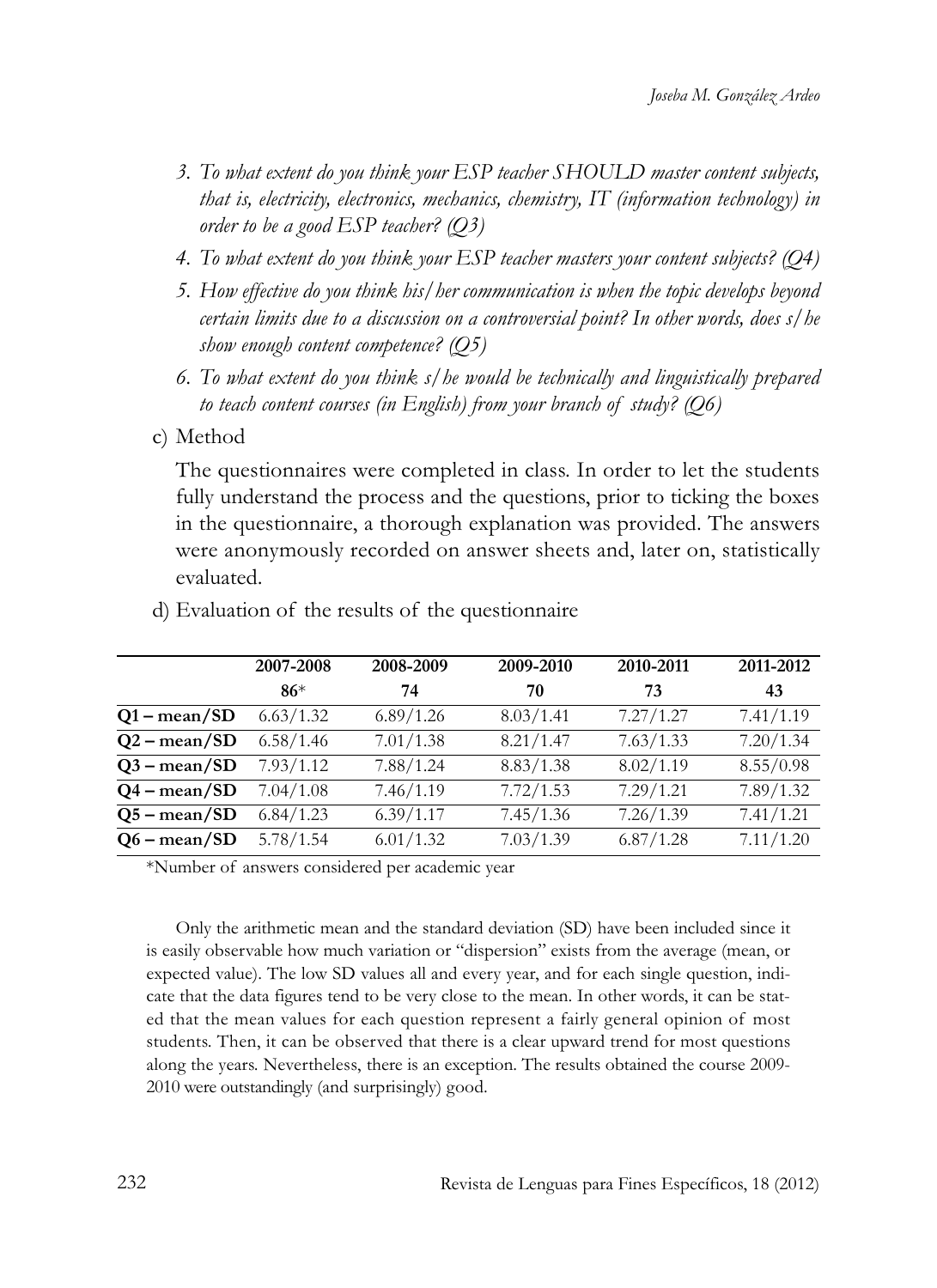The main conclusion of these results is that the opinion of our students has improved these last years because after applying the principles mentioned in this paper, the results the table shows are supposed to be the fruits of great effort and constancy.

#### **5. Concluding remarks**

Both language and content area teachers may be frightened at the prospect of integrating language and content instruction, since there is limited attention to language needs in the preparation of content teachers, and limited attention to either the specific discourse of academic disciplines or to the practical concerns of needs analysis, text adaptation, curriculum development, or collaborative teaching in most language teacher education programs (Crandall, 1998).

Fluency in academic English is an inevitable skill for an ESP/EAP teacher to be successful, because ESP/EAP teaching requires particular and sometimes special skills, such as dealing with language input, answering questions on terminology, and listening to lectures and research presentations. Therefore, the main barrier to student and teacher in comprehension of texts or in a collaborative teaching in ESP/EAP settings in general is the lack of functional academic literacy.

language content and subject content of a given text and content and formal schemas are inseparable. For this reason the ESP/EAP practitioner is supposed to have not only functional academic literacy but also content knowledge of the field. Academic literacy is thus ideological and includes issues of identity, not merely writing techniques and grammar skills (Street 1996, cited in Parkinson, et al, 2007) as in general English courses.

language teachers lacking functional academic literacy and content knowledge to teach academic English are unprepared to integrate authentic texts, tasks, or tests from content areas in their English classes. Consequently, EFl teachers who have to teach ESP/EAP –and content teachers who have to teach academic English– should get special training to perform well to meet the needs of tertiary level students.

Nowadays, students are increasingly expected to participate in English-medium classrooms for at least some of their academic or professional careers. This situation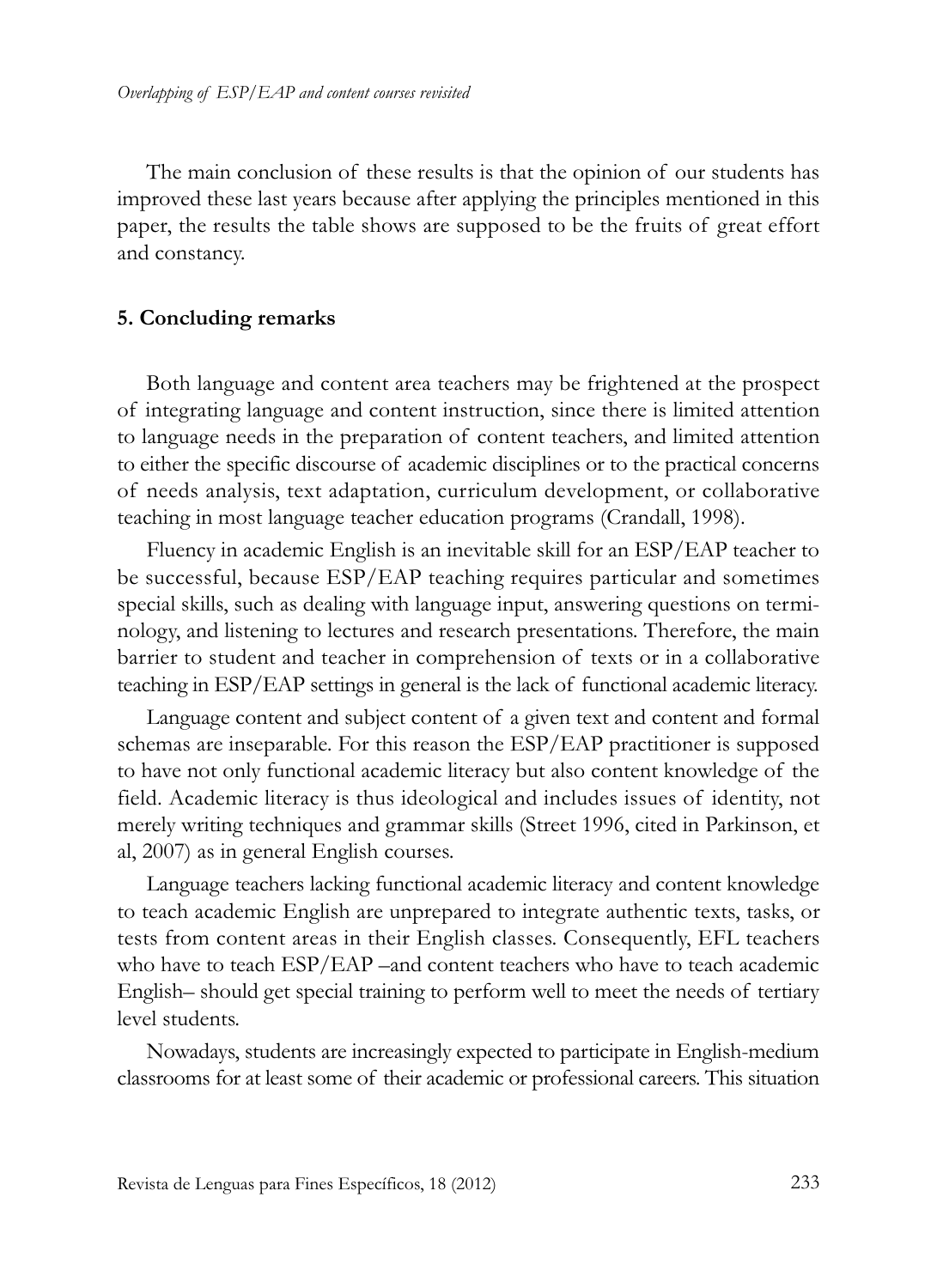entails both the planning of new courses and the preparation of materials. And most importantly, this situation requires language teacher training specifically designed to meet the new language requirements of those who will be engaged in science, technology and industry. The results of our questionnaire tell us that we seem to be a long way off from perfection, but on the right track.

## **References**

- **Belcher, D. D.** (2004). Trends in teaching English for specific purposes. *Annual Review of Applied Linguistic, 2,* 165-186.
- **Berardo, S. A.** (2006). The use of authentic materials in the teaching of reading. *The Reading Matrix, 6*(2), 60-69.
- **Brewster, J.** (1999). Teaching English through Content: Supporting Good Practice. In C. Kennedy (Ed.), *Innovation and Best Practice* (83-95). New York, NY: Longman.
- **Crandall, J.** (1998). Collaborate and Cooperate: Teacher Education for integrating Language and Content Instruction. *FORUM*, 36(1), 2.
- **Crossley, S. A., Louwerse, M. M., McCarthy, P. M. and McNamara, D. S.** (2007). A linguistic analysis of simplified and authentic texts*. The Modern Language Journal, 91*(1), 15-30.
- **Dudley-Evans, T. and St John, M. J.** (1998). *Developments in English for Specific Purposes. A multi-disciplinary approach*. Cambridge: Cambridge University Press.
- **Dudley-Evans, T.** (2001). English for Specific Purposes. In R. Carter & D. Nunan (Eds.), *The Cambridge Guide to Teaching English to Speakers of other Languages* (131-136). Cambridge: Cambridge University Press.
- **Gilmore, A.** (2004). A comparison of textbook and authentic interactions. *ELT Journal, 58*(4), 363-374.
- **Haley, M. H. and Austin, T. Y.** (2004). *Content-based second language teaching and learning*. Boston, MA: Pearson education.
- **Harding, K.** (2007). *English for specific purposes*. Oxford: Oxford University Press.
- **Horwitz, E. K.** (2008). *Becoming a language teacher: a practical guide to second language learning and teaching*. Boston, MA: Pearson Education.